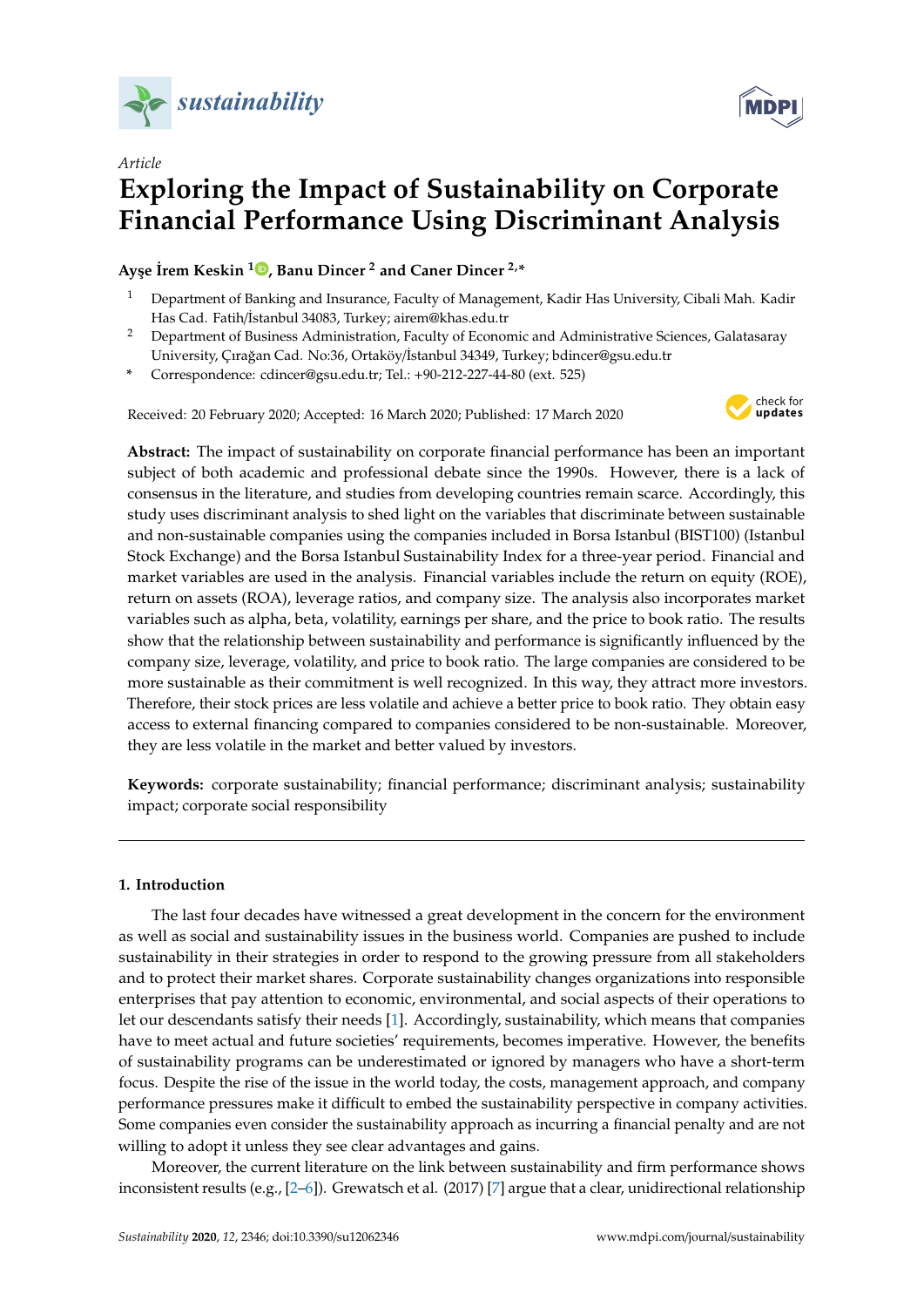for all organizations does not exist. The difficulties with sustainability measurements and differences in company sector, country, and focus make the results even less convincing, as suggested by many researchers of the field (e.g., [\[8–](#page-10-4)[10\]](#page-10-5)). This lack of precise measurement has created confusion about the relationship between social performance and financial performance [\[11\]](#page-10-6). Thus, the use of the stock market indices, especially the sustainability index and investigation of the differences from other companies, overcomes at least this measurement difficulty and seems to be a well-practiced method.

Accordingly, in order to contribute to the extant literature, this study tries to shed light on the performance differences between companies identified as sustainable and others by advancing the understanding of the relationship between sustainability and company performance in a developing country market context using Borsa Istanbul data. Many studies in the field have used regression analysis to investigate the relationship between sustainability and financial performance. However, in this study, discriminant analysis is used to determine which predictor variables are related to the dependent variable, since discriminant analysis has various benefits as a statistical tool and is quite similar to regression analysis.

This research examines the impact of sustainability on financial performance. First, it contributes to the extant literature by the use of data from an emerging market. Secondly, despite the extensive use of regression analysis in similar works, the study uses the discriminant analysis method. The empirical results of the study show that the sustainability practices have no impact on the profitability of the companies. However, the company size, leverage, volatility, and price to book ratio are positively affected by sustainability practices. Hence, the research has several implications for stakeholders and practitioners.

This paper is organized as follows: Section [2](#page-1-0) presents the relevant literature in the field; Section [3](#page-4-0) explains the data and variables used in the research; Section [4](#page-6-0) shows the results of the analysis; Section [5](#page-8-0) discusses the results; and finally, Section [6](#page-9-0) outlines the conclusions.

#### <span id="page-1-0"></span>**2. Literature Review**

The literature review shows different points of view on firms engaged in sustainability initiatives, but the mainstream thoughts on sustainability can be summarized by three competing views.

First, Friedman's (1962) [\[12\]](#page-10-7) approach, in which economic profit making is the only social responsibility of an organization so long as it stays within the rules of the law, had an important impact in the corporate world and pushed companies to focus on their profits. Respectively, environmental and social engagements are considered to harm the profitability of a firm and decrease the shareholder value [\[13\]](#page-10-8). Accordingly, many researchers found a negative relationship between these practices and the return on equity and share price performance (e.g., [\[14](#page-10-9)[,15\]](#page-10-10)). Then, Porter (1991) [\[16\]](#page-10-11) argued that sustainability initiatives create positive returns for firms and investors in the long-term. Sustainability practices give companies access to more investment projects [\[17\]](#page-10-12) and financial resources [\[18,](#page-11-0)[19\]](#page-11-1). This view affirms the idea that the positive returns also include competitiveness [\[20\]](#page-11-2), ease in complying with new regulations and lower costs [\[21\]](#page-11-3), and improved return on equity and share performance [\[22\]](#page-11-4). Moreover, these social initiatives send positive and healthy signals to consumer and financial markets, leading to an improved brand reputation [\[23\]](#page-11-5), greater employee productivity, and an increase in operating efficiency.

However, the major studies from the last two decades shows that the relationship between firm performance and sustainability is insignificant or negative. These works argue that the integration of sustainability into corporate strategies provides mixed results on company performance. Moore (2001) [\[24\]](#page-11-6) argues that these studies assume that there is a linear relationship between sustainability and company performance. However, a non-linear, inverted U-shaped relationship, where companies have to reach an optimum level of sustainability investment, has also been considered by many scholars (e.g., [\[25\]](#page-11-7)). This form of relationship is also another factor showing the difficulty in explaining the impact of sustainability practices on company performance as well as the mixed results. An overview of these mixed results since the year 2002 is presented in Table [1.](#page-4-1)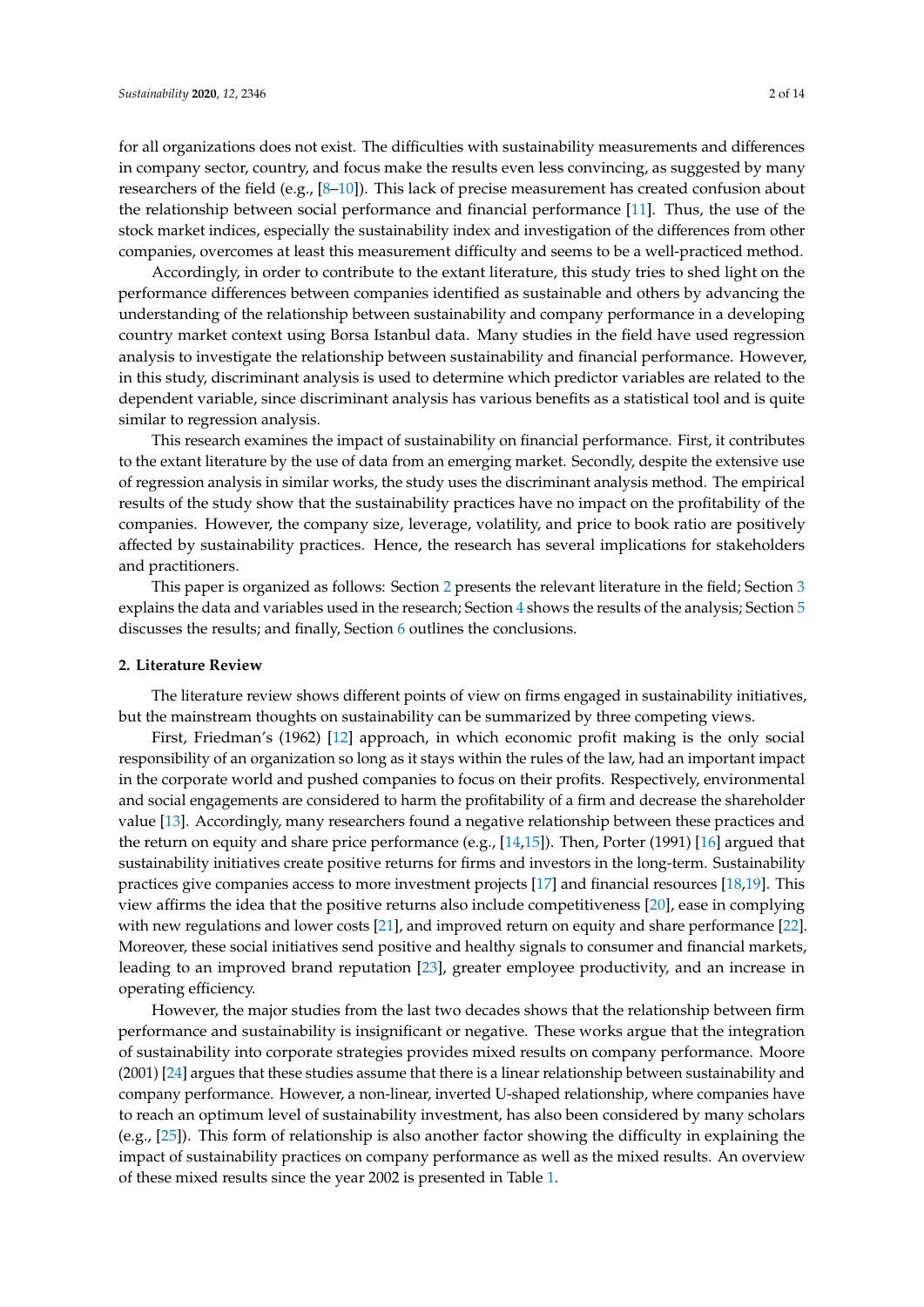| Research                                    | Financial<br>Variables                 | Methodology              | Number of<br><b>Observations</b> | Number of<br><b>Years Covered</b> | Country          | Main<br><b>Results</b> |
|---------------------------------------------|----------------------------------------|--------------------------|----------------------------------|-----------------------------------|------------------|------------------------|
| Wagner et al. (2002)<br>$[26]$              | ROE, ROS,<br><b>ROCE</b>               | Regression               | 57                               | 3                                 | Europe           | negative               |
| Seifert, Morris,<br>Bartkus (2003) [27]     | ROA, ROE,<br>ROS                       | Correlation              | 90                               | $\mathbf{1}$                      | US               | insignificant          |
| Seifert, Morris,<br>Bartkus(2004) [28]      | Cash<br>flow/sales                     | SEM                      | 157                              | $\overline{2}$                    | <b>US</b>        | positive               |
| Goll, Rasheed (2004)<br>[29]                | ROA, ROS                               | Regression               | 62                               | $\mathbf{1}$                      | <b>US</b>        | positive               |
| Luo, Bhattacharya<br>$(2006)$ [30]          | Tobin's Q                              | Regression               | 452                              | $\overline{4}$                    | <b>US</b>        | positive               |
| Brammer et al. (2006)<br>[31]               | Stock returns                          | Regression               | 296                              | $\mathbf{1}$                      | UK               | negative               |
| Barnett, Salomon<br>$(2006)$ [32]           | <b>ROA</b>                             | <b>OLS</b>               | 61                               | 28                                | <b>US</b>        | positive               |
| Scholtens (2008) [33]                       | Financial<br>risk and<br>return        | Panel<br>Regression      | 289                              | 13                                | <b>US</b>        | insignificant          |
| Surroca, Tribó (2008)<br>[34]               | <b>ROA</b>                             | Regression               | 448                              | $\overline{4}$                    | International    | negative               |
| Prado-Lorenzo et al.<br>$(2008)$ [35]       | Sales growth                           | Regression               | 117                              | 1                                 | Spain            | positive               |
| Mahoney et al. (2008)<br>[36]               | <b>ROA</b>                             | Regression               | 44                               | 5                                 | US               | positive               |
| Makni, Francoeur,<br>Bellavance (2009) [37] | ROA, ROE,<br>market<br>return          | Regression               | 179                              | 2                                 | Canada           | negative               |
| Siregar, Bachtiar<br>$(2010)$ [38]          | <b>ROA</b>                             | Regression               | 87                               | $\mathbf{1}$                      | Indonesia        | insignificant          |
| Orens et al. (2010) [21]                    | Cost of<br>financing                   | Regression               | 895                              | $\mathbf{1}$                      | US and<br>Europe | negative               |
| Mishra, Suar (2010)<br>[39]                 | <b>ROA</b>                             | Regression               | 150                              | $\mathbf{1}$                      | India            | positive               |
| Keele, DeHart (2011)<br>[40]                | Stock price<br>reaction                | Event study              | 103                              | $\mathbf{1}$                      | <b>US</b>        | negative               |
| Ameer, Othman (2012)<br>$[41]$              | ROA, PBT,<br><b>CFO</b>                | Content<br>analysis      | 100                              | 5                                 | International    | positive               |
| Al-Najjar, Anfimiadou<br>(2012) [42]        | Market<br>performance                  | Regression               | 350                              | 10                                | UK               | positive               |
| Fujii et al. (2013) [43]                    | <b>ROA</b>                             | Regression               | 758                              | $\,8\,$                           | Japan            | inverted U-<br>shaped  |
| Wang, Li, Gao (2014)<br>$[44]$              | Tobin's Q                              | Regression               | 69                               | $\mathbf{1}$                      | Australia        | negative               |
| Gallego-Alvarez, et al.<br>$(2014)$ [45]    | <b>ROA</b>                             | Panel Data               | 855                              | $\overline{4}$                    | International    | positive               |
| Trumpp, Guenther<br>$(2015)$ [46]           | <b>Stock Price</b>                     | Factor<br>Analysis       | 696                              | 5                                 | US               | U-shaped               |
| Charlo et al. (2015)<br>$[19]$              | ROE,<br>Leverage,<br>Size, EPS,<br>P/B | Discriminant<br>Analysis | 87                               | $\mathbf{1}$                      | Spain            | positive               |
| Dangelico,<br>Pontrandolfo (2015)<br>$[47]$ | Firm<br>Performance                    | <b>OLS</b>               | 122                              | $\mathbf{1}$                      | Italy            | positive               |

**Table 1.** Mixed results in the field since 2002.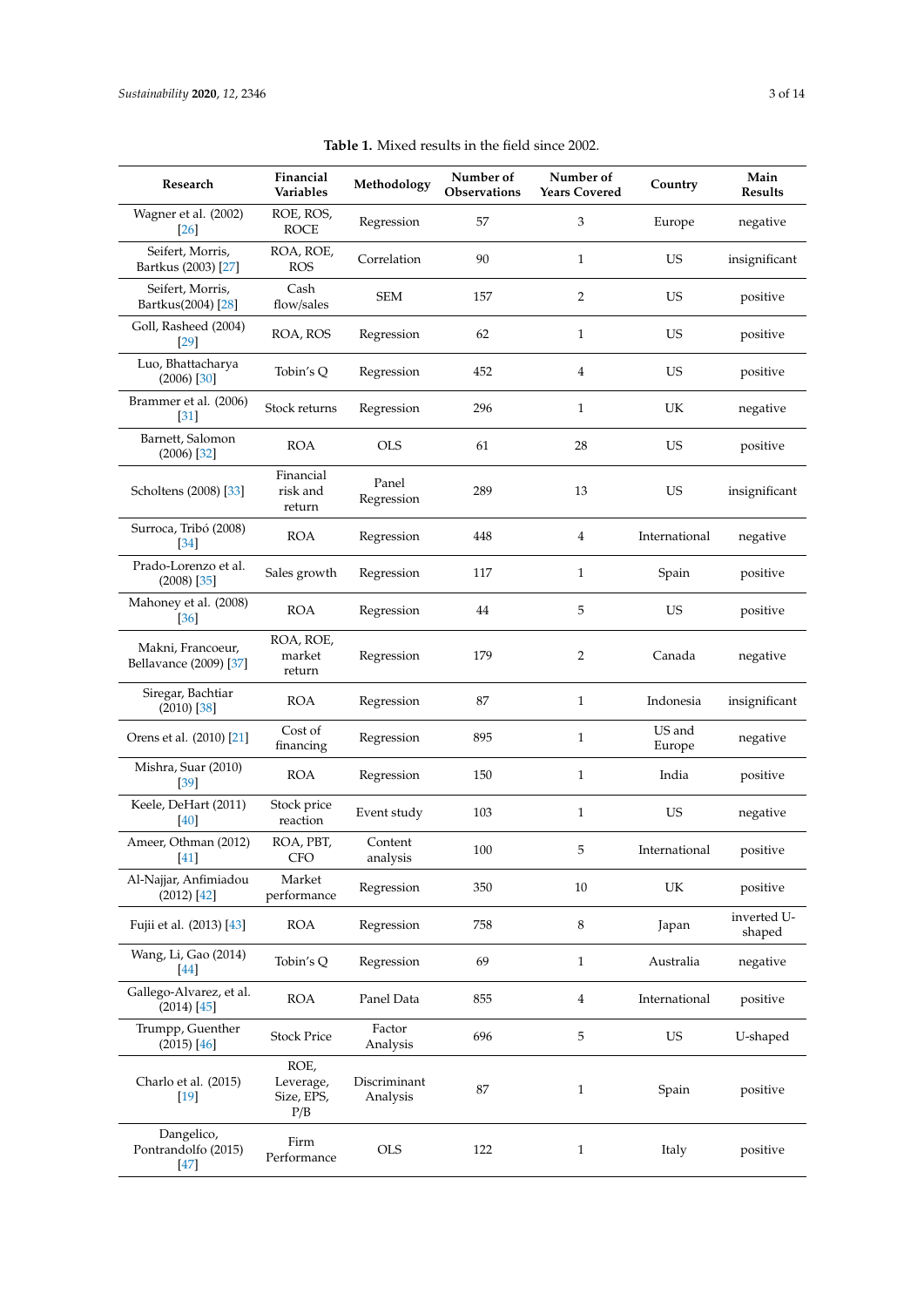| Research                                           | Financial<br>Variables                  | Methodology        | Number of<br><b>Observations</b> | Number of<br><b>Years Covered</b> | Country          | Main<br><b>Results</b> |
|----------------------------------------------------|-----------------------------------------|--------------------|----------------------------------|-----------------------------------|------------------|------------------------|
| Yadav, Han, Rho<br>(2015) [48]                     | Stock returns                           | Event study        | 394                              | 2                                 | US               | positive               |
| Hoepner et al. (2016)<br>49                        | Cost of debt                            | Regression         | 470                              | $\,8\,$                           | International    | insignificant          |
| Gregory et al. (2016)<br>[50]                      | Firm Value                              | Regression         | 48                               | 18                                | US               | positive               |
| Wiengarten, Lo, Lam<br>$(2017)$ [51]               | <b>ROA</b>                              | Regression         | 123                              | $\overline{9}$                    | US               | positive               |
| Junjie et al. (2017) [52]                          | <b>Share Price</b>                      | T-test,<br>Anova   | 198                              | 8                                 | UK               | positive               |
| Rajat et al. (2017) [53]                           | ROI, ROS,<br>Sales<br>Growth,<br>Profit | Regression         | 478                              | $\mathbf{1}$                      | US               | insignificant          |
| Wang, Feng, Lawton<br>$(2017)$ [54]                | <b>ROA</b>                              | Regression         | 264                              | 2                                 | China            | positive               |
| Oh, Bae, Kim (2017)<br>$[55]$                      | Stock Return                            | Regression         | 337                              | 20                                | <b>US</b>        | negative               |
| Goel, Misra (2017) [56]                            | ROE, ROS,<br><b>ROCE</b>                | Tobin's Q          | 120                              | $\mathbf{1}$                      | India            | insignificant          |
| Lassala et al. (2017)<br>$[57]$                    | <b>ROE</b>                              | fsQCA              | 84                               | $\mathbf{1}$                      | Spain            | insignificant          |
| Feng Wei, Jiawei Lu,<br>Yu Kong (2017) [58]        | NPM, TAT,<br>Growth                     | AHP                | 730                              | 7                                 | China            | insignificant          |
| Paun (2017) [59]                                   | ROA, Roe,<br>Debt                       | Regression         | 91                               | 4                                 | Romania          | insignificant          |
| Nuber et al. (2018)<br>[60]                        | <b>ROA</b>                              | Tobin's Q          | 110                              | 10                                | Germany          | U-shaped               |
| Gatimbu et al. (2018)<br>[61]                      | ROA,<br>Leverage,<br>Growth, Size       | Regression         | 54                               | 5                                 | Kenya            | negative               |
| Ray, Mitra (2018) [62]                             | ROA, ROE                                | Log.<br>Regression | 100                              | $\overline{2}$                    | India            | positive               |
| Cantele, Zardini<br>(2018) [63]                    | ROA, ROS                                | <b>SEM</b>         | 348                              | $\mathbf{1}$                      | Italy            | positive               |
| Ignacio, Gutierrez &<br>Ruiz-Moreno (2019)<br>[64] | Tobin's Q                               | PLS-SEM            | 432                              | $\mathfrak{Z}$                    | US and<br>Europe | inverted U-<br>shaped  |
| Soytas et al. (2019)<br>$\lceil 65 \rceil$         | ROA, ROE                                | IV, OLS            | 1714                             | $\mathfrak{Z}$                    | US               | positive               |
| Hapsoro, Husain<br>(2019) [66]                     | ROE, EPS,<br>CR                         | <b>PLS</b>         | 60                               | $\mathfrak{Z}$                    | Indonesia        | positive               |
| Kartadjumena,<br>Rodgers (2019) [67]               | <b>Bank Ratios</b>                      | <b>SEM</b>         | 39                               | 7                                 | Indonesia        | negative               |
| Sroufe,<br>Gopalakrishna-Remani<br>$(2019)$ [68]   | ROI, ROA,<br>NPM                        | <b>SEM</b>         | 82                               | $\mathfrak{Z}$                    | <b>US</b>        | insignificant          |
| González, Plaza,<br>Olmeda (2019) [69]             | ROE, ROA                                | Regression         | 13                               | 17                                | <b>US</b>        | insignificant          |
| Nizam et al. (2019)<br>$[70]$                      | ROE                                     | Regression         | 713                              | $\mathfrak{Z}$                    | International    | positive               |
| Jan et al. (2019) [71]                             | ROAE,<br>ROAA, PCA                      | Regression         | 16                               | 10                                | Malaysia         | positive               |

**Table 1.** *Cont*.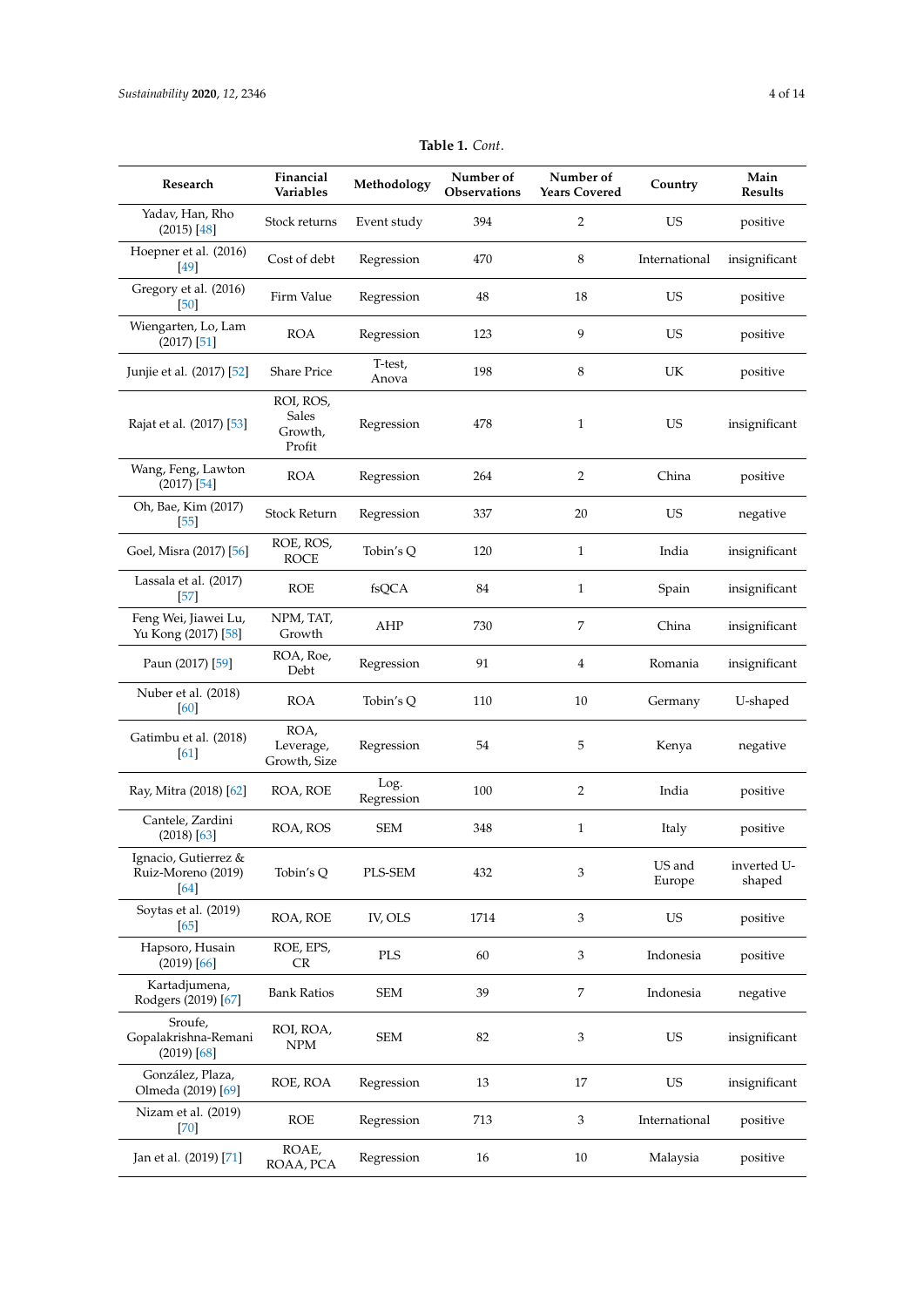<span id="page-4-1"></span>

| Research                             | Financial<br><b>Variables</b>       | Methodology | Number of<br><b>Observations</b> | Number of<br><b>Years Covered</b> | Country       | Main<br><b>Results</b> |
|--------------------------------------|-------------------------------------|-------------|----------------------------------|-----------------------------------|---------------|------------------------|
| Wasara, Ganda (2019)<br>[72]         | ROI, Sales,<br>Leverage             | Regression  | 10                               | 5                                 | Australia     | negative               |
| Siminica et al. (2019)<br>$[73]$     | ROA, ROE                            | <b>SEM</b>  | 614                              | 5                                 | Europe        | positive               |
| Mendonca, Zhou<br>$(2019)$ [74]      | Profitability,<br>Turnover,<br>Debt | PLS-SEM     | 267                              | 3                                 | US            | positive               |
| Li, Minor, Wang, Yu<br>$(2019)$ [75] | Stock<br>Return,                    | Regression  | $40 - 75$                        | 5                                 | International | positive               |

**Table 1.** *Cont*.

It must also be emphasized that the extant body of literature is mainly focused on developed countries and markets. Accordingly, as mentioned in the introduction, using data from Borsa Istanbul, this research adds the results from an emerging market to the literature on sustainability. Studies on emerging markets started in the mid-1990s with works based on corporate social responsibility activities. Then, research slowly evolved towards sustainability. For instance, the BIST Sustainability Index was only launched at the end of 2014 and is assessed annually. This index shows companies' perspectives on sustainability principles and issues to allow their performances to be compared on local and global levels. Thus, the index gives companies a competitive advantage along with global clients and capital by adding to their international visibility and prestige.

In this study, in order to shed light on these issues and add to the extant literature on sustainability, the results from an emerging market and the financial aspects of sustainability used in the literature are analyzed to investigate the differences between BIST 100 companies and BIST Sustainability index companies over a three year period. In this way, the companies that work on sustainability issues are easily identified on a yearly basis presenting a homogeneous group that differs from others objectively. To evaluate a firm's performance, both accounting and market performance measures are used, as is recommended by many studies [\[4,](#page-10-13)[6,](#page-10-2)[76\]](#page-13-11). Finally, discriminant analysis is conducted to determine the most influential independent variables on sustainable companies' performances. Discriminant analysis is an especially efficient technique that is used to distinguish between the categorical dependent variables according to independent variables. This method shows the significant differences among groups in terms of independent variables and evaluates the classification. In this research, the categorical dependent variables are the BIST Sustainability Index and the BIST 100 Index. The independent variables are financial and market variables measuring the financial performance of companies.

# <span id="page-4-0"></span>**3. Data**

#### *3.1. Sample Size*

The two share indices used in this research were the BIST 100 Index and the BIST Sustainability Index, which represent two groups. The BIST 100 Index consists of 100 stock, and it is used as the main index for Borsa Istanbul. In this study, Group 0 represents the BIST 100 Index, which is composed of national market companies. It started to be calculated as price and return with the code XU100 in January 1986. Group 1, or the BIST Sustainability Index, is a corporate sustainability index involving companies with a high level of performance in Turkey. It started to be calculated as price and return with the code XUSRD in November 2014.

The panel research data consist of two groups: 26 non-financial companies in XU100 and 32 non-financial companies in XUSRD that show persistence in the same groups for the period of 2016–2018, with a total of 174 observations. So, the panel data consist of the same 26 companies in XU100 for three years with 78 observations and the same 32 companies in XUSRD for three years with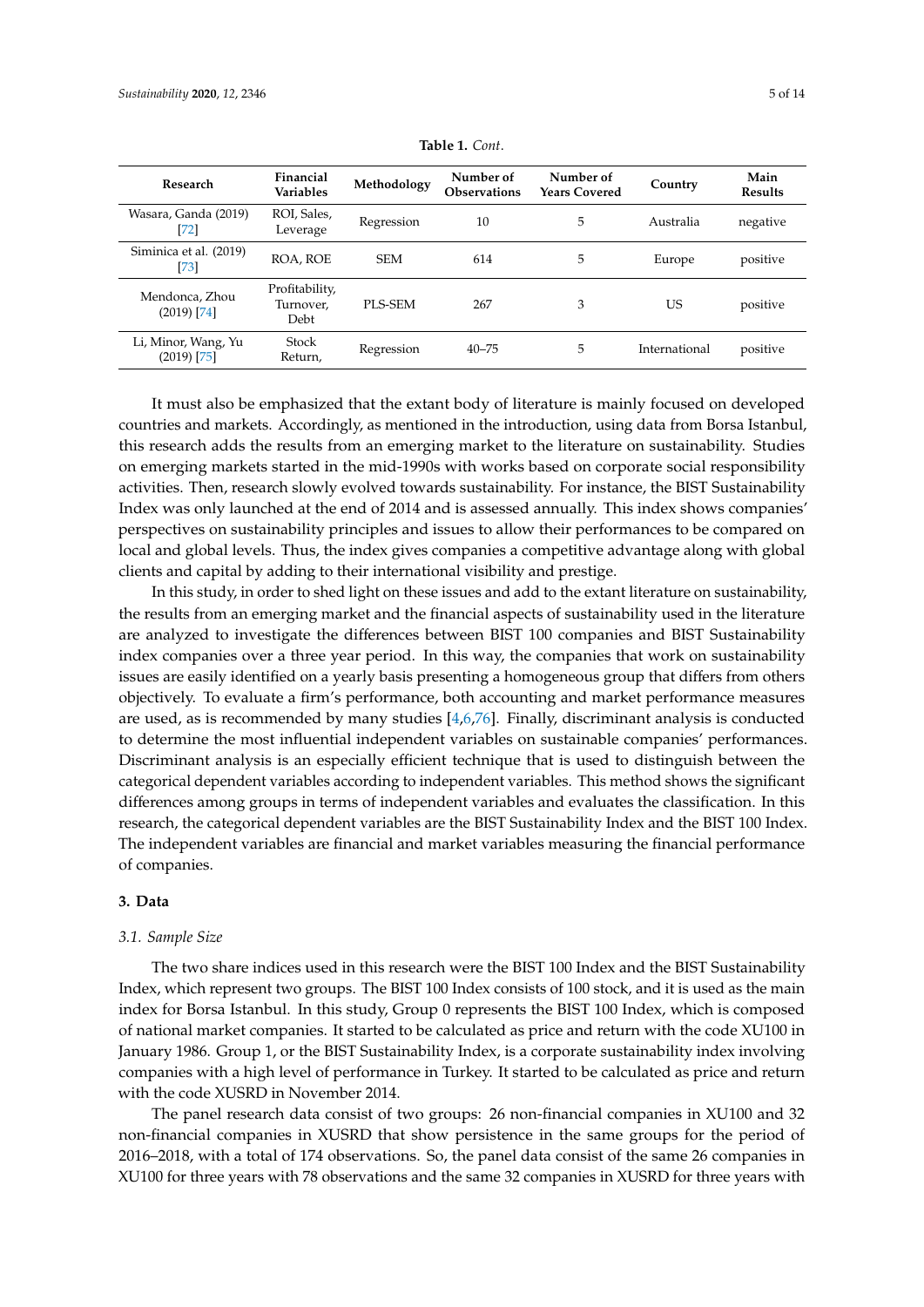96 observations. The financial data from a total of 58 firms included in the sample were provided by the Bloomberg database. The main reason for using companies between 2016 and 2018 in the research was the small number of sustainability index companies represented in the 2014–2016 period. There are three companies in the XU100 Index that have missing variable information, so they were not included in the research. Therefore, as shown in Table [2,](#page-5-0) 23 non-financial companies in the XU100 Index and 32 non-financial companies in XUSRD were used, giving a total of 165 observations. The related research data for both market and accounting variables in this paper were collected from the Bloomberg database.

<span id="page-5-0"></span>

|          | <b>Unweighted Cases</b>                                                                      | N        | Percent |
|----------|----------------------------------------------------------------------------------------------|----------|---------|
|          | Valid                                                                                        | 165      | 94.8    |
|          | Missing or out-of-range group codes                                                          |          | 0       |
| Excluded | At least one missing discriminating variable                                                 | 9        | 5.2     |
|          | Both missing or out-of-range group codes and at<br>least one missing discriminating variable | $\Omega$ | 0       |
|          | Total                                                                                        |          | 5.2     |
|          | Total                                                                                        | 174      | 100 C   |

|  |  | Table 2. Sample summary. |
|--|--|--------------------------|
|--|--|--------------------------|

#### *3.2. Variable Definitions*

The variables in the table were selected from accounting and market indicators that reflect the financial performance frequently used in the literature (e.g., [\[27,](#page-11-9)[34](#page-11-16)[,54](#page-12-11)[,55](#page-12-12)[,64\]](#page-12-21)). Table [3](#page-5-1) gives descriptions of the variables used in the analysis.

<span id="page-5-1"></span>

| Variable                        | Description                                                                                                                                     |
|---------------------------------|-------------------------------------------------------------------------------------------------------------------------------------------------|
| Alpha $(\alpha)$                | Alpha is the measure of a portfolio's return that cannot be attributed to<br>market factors and is thus dependent on its idiosyncratic risk     |
| Beta $(\beta)$                  | Beta is the measure generated from a portfolio that can be attributed to<br>overall market factors and is thus dependent on its systematic risk |
| Volatility (Vol)                | Volatility is a statistical measure of the fluctuation for a given share price                                                                  |
| Return on Equity (ROE)          | The ratio between net income and average shareholders' equity                                                                                   |
| Earnings per Share (EPS)        | The ratio between net income and the number of shares of its<br>outstanding common stock                                                        |
| Price to Book (P/B) Ratio (PBR) | The market price of a share divided by the book value per share                                                                                 |
| Leverage (Lev)                  | The ratio between total liabilities of the company and total assets                                                                             |
| Size (Sz)                       | Natural logarithm of the total assets                                                                                                           |
| Return on Asset (ROA)           | The ratio between net income and average total assets                                                                                           |

Alpha measures the active portion of an investment's return, showing the performance of that investment compared to an appropriate market index. An alpha of 1% means that the return on investment in the selected period is 1% better than the market in the same period, and a negative alpha value means that the investment is performing poorly on the market. Beta and alpha are the two main coefficients used to assess the performance of investments and funds in financial markets [\[77\]](#page-13-12).

Accordingly, the beta coefficient ( $\beta$ , beta, or beta coefficient) measures the volatility of a stock in order to be able to compare it to the general volatility. The beta coefficient depends on the response of a stock to market movements [\[78\]](#page-13-13).

Volatility is a statistical measure of the fluctuation of returns for a stock or market index. It shows the degree of variation in prices and it is measured by the standard deviation of logarithmic returns [\[79](#page-13-14)[,80\]](#page-13-15).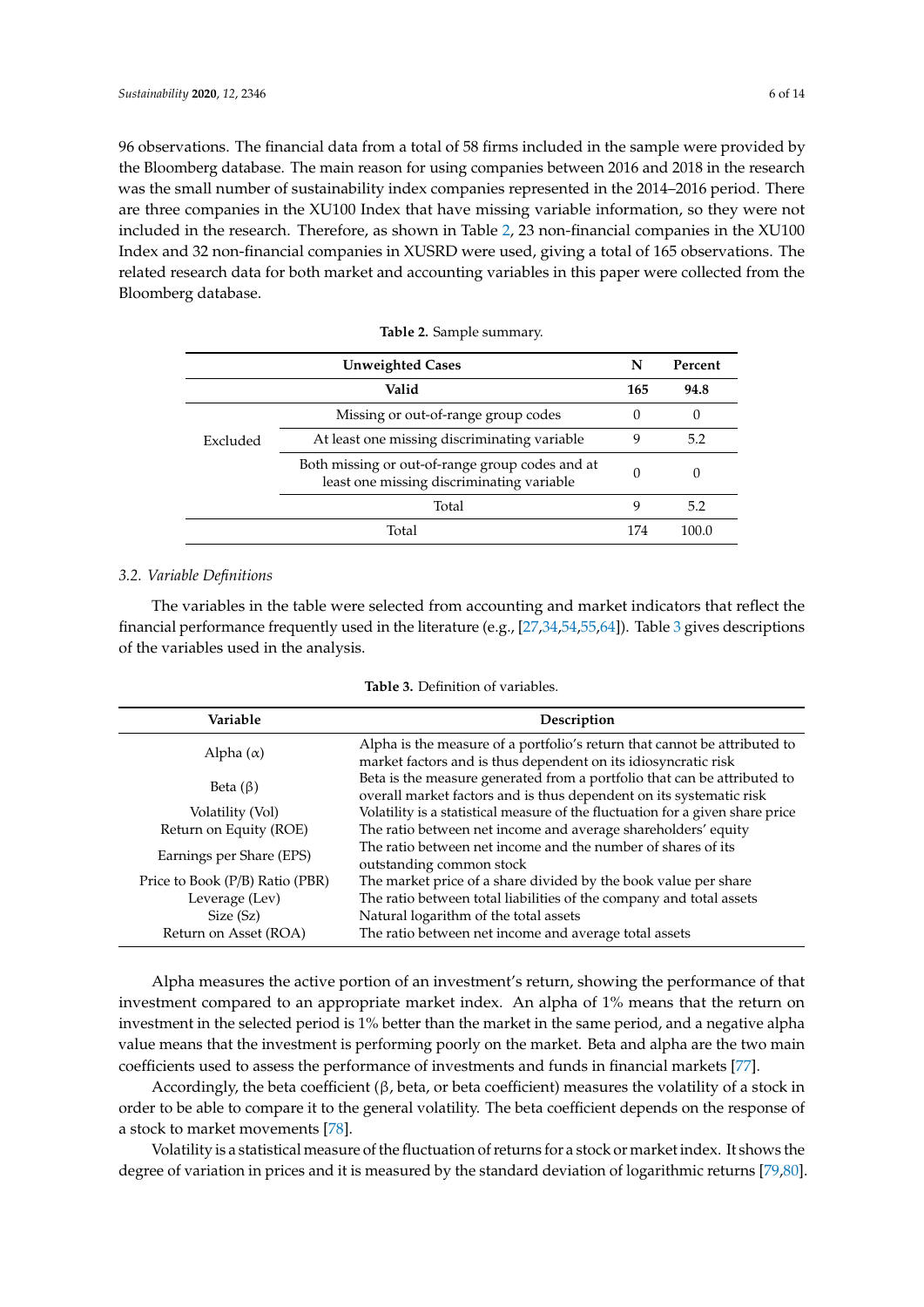The return on equity (ROE) is a ratio showing the management's ability to generate income from available equity. It is an indicator of the use of investments to generate earnings growth. The ROE is specifically used to contrast companies in the same industry [\[81\]](#page-13-16). In a similar manner, the Return on Assets (ROA) is a ratio of the use of a company's assets to generate income. The ROA varies across industries according to the capital intensity of the companies, and a ROA of 5% is generally considered good [\[82\]](#page-13-17).

Earnings per share is the ratio of a company's profit distributed to each share of common stock. It is measured by subtracting the dividends paid for the preferred stock from the net income of a company and dividing this number by the average number of shares [\[80\]](#page-13-15).

#### <span id="page-6-0"></span>**4. Analysis**

First, the descriptive statistics of the variables were calculated in order to understand and summarize our variable set. There are three companies in the XU100 Index that have missing variable information, so they were not included in the research. The missing variables are the ROE and P/B Ratio for these companies. Accordingly, the lack of data from three companies for three years decreased the total number of valid observations *N* from 174 to 165. Then, the discriminant analysis was used to estimate the relationship between the categorical dependent variable and the metric independent variables.

The standard deviation and the mean for each variable are shown in Table [4.](#page-6-1) The companies in our sample had an average alpha value of 5.3 and an average beta coefficient of 0.89, so companies in our sample performed 5.3% better than the general market and reacted 11% less to market movements. The average volatility was 37.17. Regarding the ROA (3.6%), ROE (11.71%), and EPS data, the positive average values show that the companies are profitable. However, the companies are also highly indebted according to the average leverage value (62.4%). Regarding the size, the companies are of different sizes.

<span id="page-6-1"></span>

| Variable              | N   | Minimum   | Maximum  | Mean      | <b>Std. Deviation</b> |
|-----------------------|-----|-----------|----------|-----------|-----------------------|
| Alpha                 | 174 | $-0.8894$ | 1.3041   | 0.053646  | 0.2992901             |
| Beta                  | 174 | $-3.2177$ | 4.5645   | 0.897286  | 1.0442099             |
| Volatility            | 174 | 19.9040   | 75.6560  | 37.172397 | 11.2964640            |
| <b>ROE</b>            | 165 | $-1.0166$ | 0.7303   | 0.117711  | 0.2234037             |
| <b>EPS</b>            | 174 | $-4.6797$ | 110.3238 | 2.426304  | 9.8446063             |
| P/B Ratio             | 165 | 0.2804    | 16.3185  | 2.156402  | 2.1460196             |
| Size                  | 174 | 5.6891    | 12.8258  | 8.528132  | 1.5013996             |
| Leverage              | 174 | 0.0801    | 2.8482   | 0.624772  | 0.3739673             |
| <b>ROA</b>            | 174 | $-0.9100$ | 0.5392   | 0.036704  | 0.1278669             |
| Valid N<br>(listwise) | 165 |           |          |           |                       |

**Table 4.** Descriptive statistics.

The discriminant analysis built a predictive model for group memberships. The discriminant function provided the best discrimination between the groups according to the independent variables. The analysis showed the variables that cause the differences between companies in the BIST 100 and BIST Sustainability indexes.

In the first part of the analysis, all variables were used in order to eliminate non-discriminating variables. Accordingly, the first discriminating function (1) was obtained using the weighting from the standardized canonical discriminant function coefficient shown in Table [5.](#page-7-0)

 $D_1 = -0.033\alpha - 0.202\beta - 0.077$ Vol + 0.356ROE + 0.009EPS + 0.122PBR + 0.776Sz + 0.554Lev – 0.193ROA (1)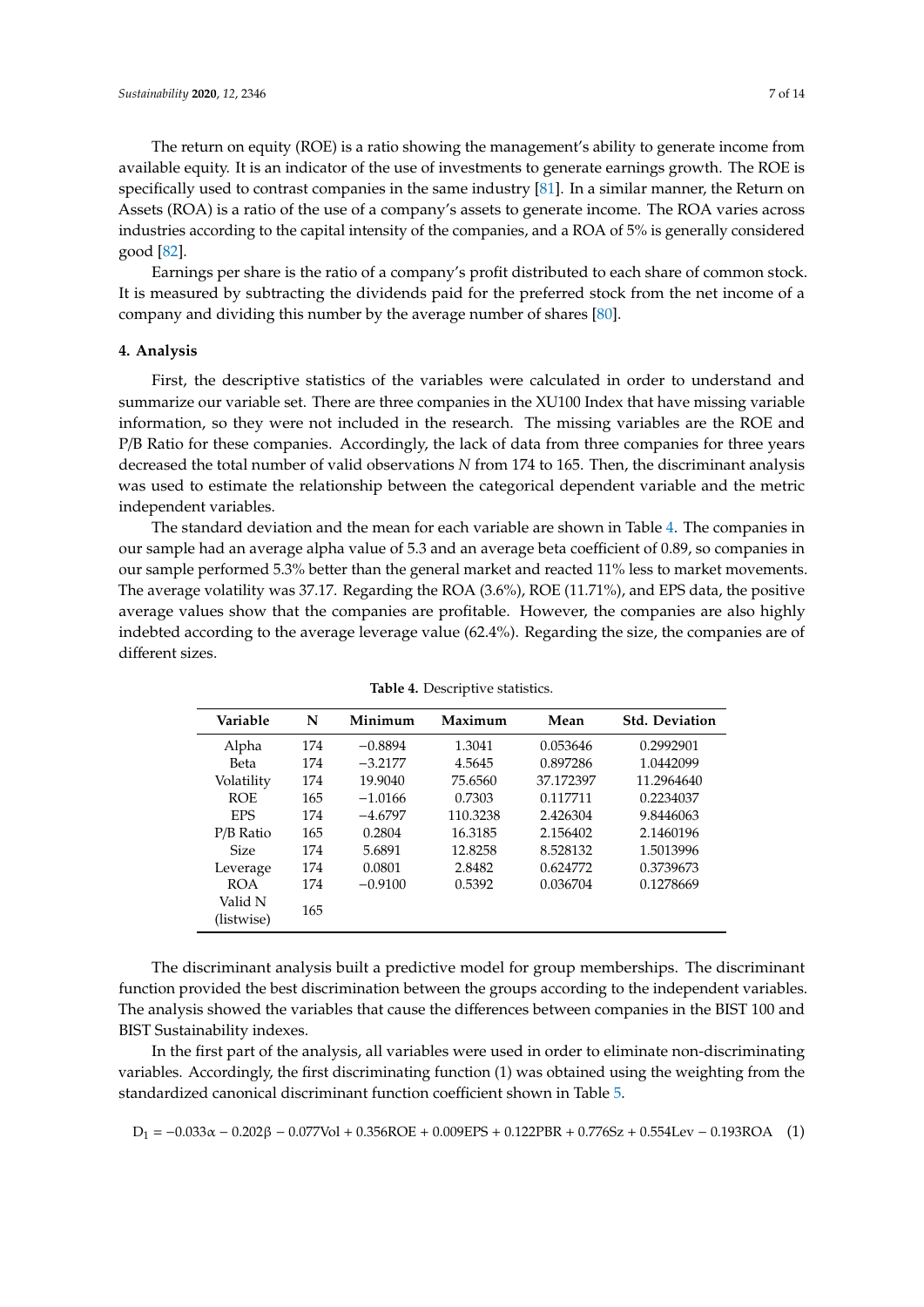| <b>Function 1</b> |          |  |  |  |  |
|-------------------|----------|--|--|--|--|
| Alpha             | $-0.033$ |  |  |  |  |
| Beta              | $-0.202$ |  |  |  |  |
| Volatility        | $-0.077$ |  |  |  |  |
| <b>ROE</b>        | 0.356    |  |  |  |  |
| EPS               | 0.009    |  |  |  |  |
| P/B Ratio         | 0.122    |  |  |  |  |
| Size              | 0.776    |  |  |  |  |
| Leverage          | 0.554    |  |  |  |  |
| ROA               | $-0.193$ |  |  |  |  |

<span id="page-7-0"></span>**Table 5.** Standardized canonical discriminant function coefficients for the first discriminant function.

The canonical correlation coefficient in Table [6](#page-7-1) shows that the first model explains 48.86% (square of canonical correlation value 0.699) of the variance in the dependent variable, and the eigenvalue (0.955 < 0.4) confirms that the function discriminates between the two groups.

**Table 6.** Eigenvalues for the first discriminant function.

<span id="page-7-1"></span>

| <b>Function</b>                                                                  | Eigenvalue        |       |       | % of Variance Cumulative % Canonical Correlation |  |
|----------------------------------------------------------------------------------|-------------------|-------|-------|--------------------------------------------------|--|
|                                                                                  | 0955 <sup>a</sup> | 100.0 | 100.0 | 0.699                                            |  |
| <sup>a</sup> First 1 canonical discriminant functions were used in the analysis. |                   |       |       |                                                  |  |

<span id="page-7-2"></span>A significant 0.511 Wilks' lambda value (Table [7\)](#page-7-2) showed that this first discriminant function was adequate to continue the analysis.

**Table 7.** Wilks' Lambda value for the first discriminant function.

| Test of Function(s) Wilks' Lambda Chi-square df Sig. |       |         |         |
|------------------------------------------------------|-------|---------|---------|
|                                                      | 0.511 | 106.278 | 9 0.000 |

<span id="page-7-3"></span>The second discriminant function (2) was calculated using the variables with significant Wilks' lambda values, as shown in Table [8.](#page-7-3) These variables were size, leverage, volatility, and P/B ratio. The coefficients of these variables for the second discriminant function are shown in Table [9.](#page-8-1)

$$
D_2 = -0.190\text{Vol} + 0.113\text{PBR} + 0.732\text{Sz} + 0.554\text{Lev}
$$
 (2)

| Variable    | Wilks' Lambda | F      | df1 | df <sub>2</sub> | Sig.  |
|-------------|---------------|--------|-----|-----------------|-------|
| Alpha       | 0.998         | 0.271  | 1   | 163             | 0.603 |
| Beta        | 0.999         | 0.199  | 1   | 163             | 0.656 |
| Volatility  | 0.874         | 23.601 | 1   | 163             | 0.000 |
| <b>ROE</b>  | 0.984         | 2.649  | 1   | 163             | 0.106 |
| <b>EPS</b>  | 0.988         | 2.014  | 1   | 163             | 0.158 |
| P/B Ratio   | 0.974         | 4.278  | 1   | 163             | 0.040 |
| <b>Size</b> | 0.671         | 80.055 | 1   | 163             | 0.000 |
| Leverage    | 0.732         | 59.642 | 1   | 163             | 0.000 |
| ROA         | 1.000         | 0.034  | 1   | 163             | 0.853 |
|             |               |        |     |                 |       |

**Table 8.** Significance test of Wilks' Lambda values for variables.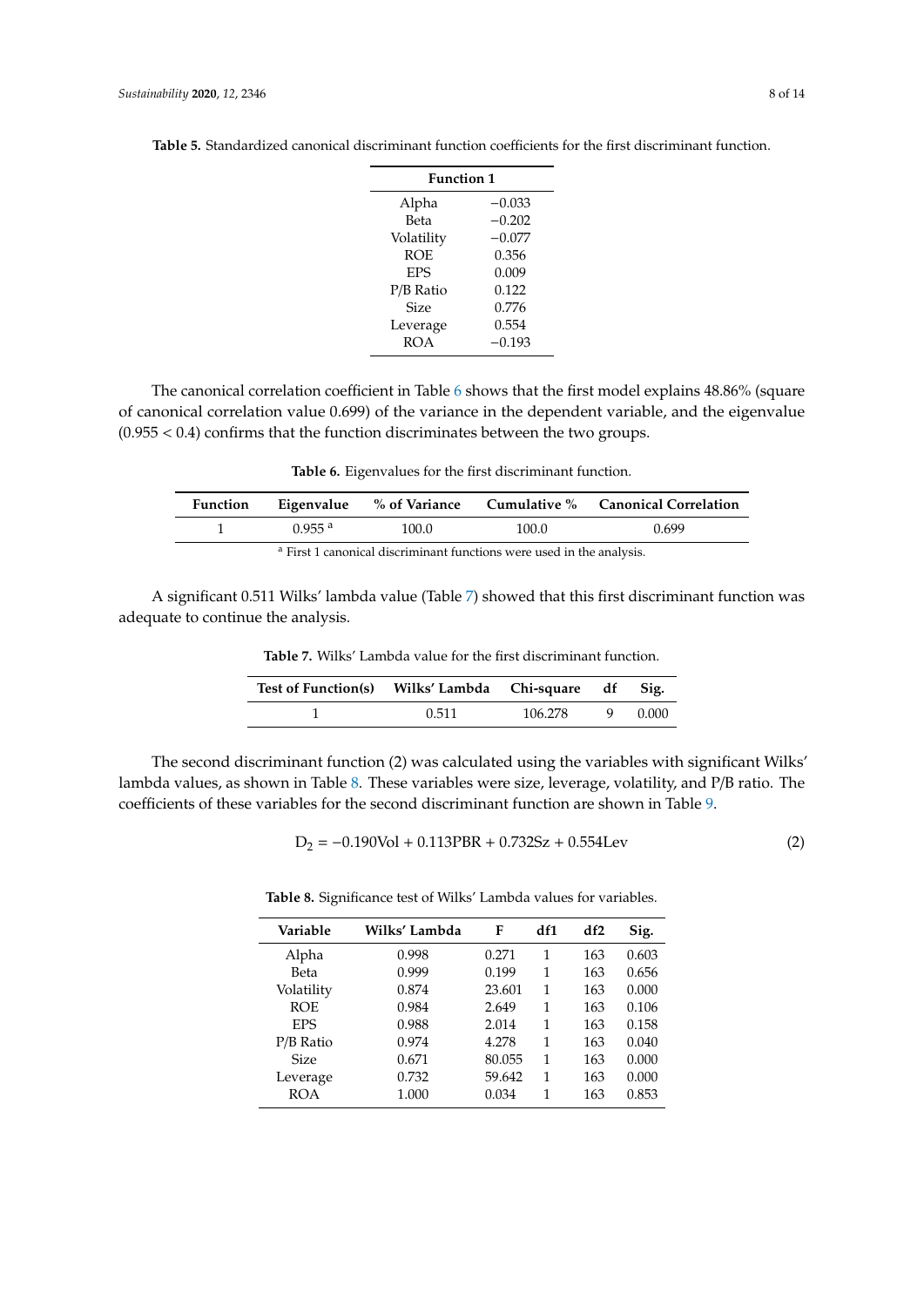| <b>Function 1</b> |          |  |  |  |  |  |
|-------------------|----------|--|--|--|--|--|
| Volatility        | $-0.190$ |  |  |  |  |  |
| P/B Ratio         | 0.113    |  |  |  |  |  |
| <b>Size</b>       | 0.732    |  |  |  |  |  |
| Leverage          | 0.554    |  |  |  |  |  |

<span id="page-8-1"></span>**Table 9.** Standardized canonical discriminant function coefficients for the second discriminant function.

This second model explains 46.78% of the variance and has a good discrimination level (eigenvalue 0.880 and a significant Wilks' lambda value of 0.532) (Tables [10](#page-8-2) and [11\)](#page-8-3). The function reveals that the size is the strongest of the variables that have an impact on the discrimination, followed by leverage, P/B ratio, and volatility. So, sustainable companies are larger in size and more debited. Moreover, these companies were shown to be better evaluated by the market and less volatile, as the volatility coefficient was negative.

**Table 10.** Eigenvalues for the second discriminant function.

<span id="page-8-3"></span><span id="page-8-2"></span>

| <b>Function</b>                                                                  |                            | Eigenvalue % of Variance | Cumulative %                                                               |       |      | <b>Canonical Correlation</b> |  |  |  |
|----------------------------------------------------------------------------------|----------------------------|--------------------------|----------------------------------------------------------------------------|-------|------|------------------------------|--|--|--|
|                                                                                  | 0.880 <sup>a</sup>         | 100.0                    | 100.0                                                                      | 0.684 |      |                              |  |  |  |
| <sup>a</sup> First 1 canonical discriminant functions were used in the analysis. |                            |                          |                                                                            |       |      |                              |  |  |  |
|                                                                                  |                            |                          |                                                                            |       |      |                              |  |  |  |
|                                                                                  |                            |                          | <b>Table 11.</b> Wilks' Lambda value for the second discriminant function. |       |      |                              |  |  |  |
|                                                                                  | <b>Test of Function(s)</b> | Wilks' Lambda            | Chi-square                                                                 | df    | Sig. |                              |  |  |  |

The groups classification results in Table [12](#page-8-4) also confirm the findings as they show that for the first group of companies in the BIST 100 Index, 69.6% of the companies are correctly classified. For the sustainable companies from the BIST Sustainability Index, the ratio rises up to 89.6%, making the average correct classification ratio 81.2%.

<span id="page-8-4"></span>

| XU100-XUSRD<br>Inclusion | Counts | Group | 0    | <b>Predicted Group Membership</b> | <b>Total</b> |
|--------------------------|--------|-------|------|-----------------------------------|--------------|
| Original                 | Count  | 0     | 48   | 21                                | 69           |
|                          |        |       | 10   | 86                                | 96           |
|                          | $\%$   | 0     | 69.6 | 30.4                              | 100.0        |
|                          |        |       | 10.4 | 89.6                              | 100.0        |
| Cross-validated b        | Count  | 0     | 48   | 21                                | 69           |
|                          |        |       | 10   | 86                                | 96           |
|                          | $\%$   | 0     | 69.6 | 30.4                              | 100.0        |
|                          |        |       | 10.4 | 89.6                              | 100.0        |

**Table 12.** The second discriminant function classification results **a,c** .

<sup>a</sup> 81.2% of original grouped cases correctly classified; <sup>b</sup> Cross validation is done only for those cases in the analysis. In cross validation, each case is classified by the functions derived from all cases other than that case;  $c$  81.2% of cross-validated grouped cases correctly classified.

## <span id="page-8-0"></span>**5. Results**

The study of financial performance indicators shows that companies with a greater size are more inclined to adopt sustainability activities. In our analysis, the size, with a standardized canonical discriminant function coefficient of 0.732, was shown to be the most discriminating variable, as larger companies attract more public attention and have to protect their reputations. Moreover, they have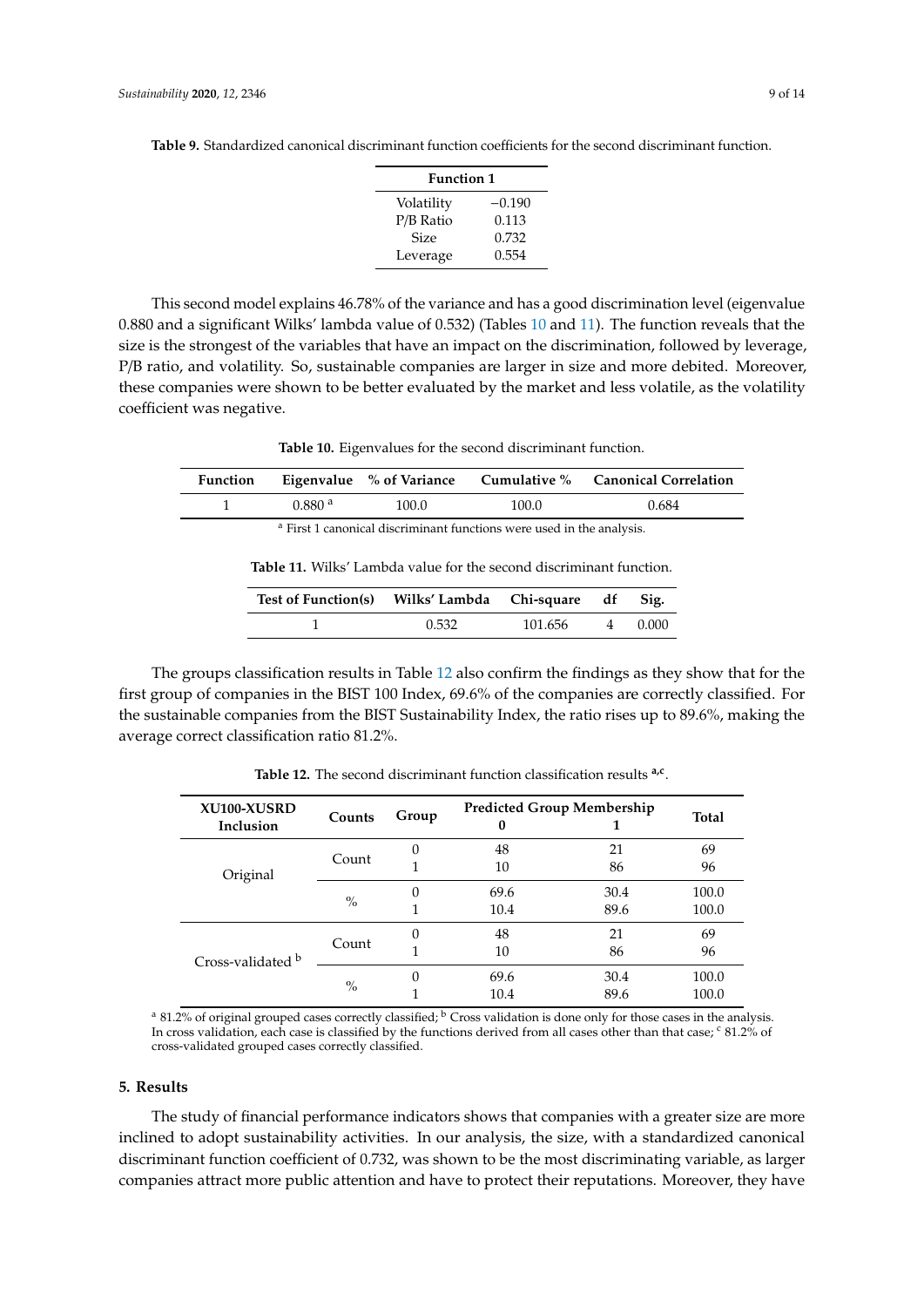to manage their public relations well, using every possible opportunity. These companies are also considered to have enough power to initiate sustainability reporting as they are seen to be pioneers by the public.

Concerning the leverage data, the value of 0.554 indicates that these companies are capable of easily accessing credit as they are positively valued by creditors and investors. Through their market reputation and strong financial structure, these companies are attractive for investors willing to invest responsibly, so sustainable companies can increase their indebtedness level to a greater extent compared with other companies. In view of these results, it can be argued that the sustainability, reputation, and size of the companies form a positive circle for companies. There is no doubt that companies in the sustainability index reinforce their reputations, hence allowing them to have easy access to loans which, in turn, enables them to achieve better growth.

From the market variables P/B ratio and volatility, it can be seen that the sustainable companies' share prices are less volatile following fluctuations in the market as they are, according to investors, stronger, more reliable, and more stable. Accordingly, the price to book ratio of the sustainable companies confirms that they are positively valued in the market. They are expected to perform better in the future and are especially expected to be less vulnerable to crises in an emerging market.

According to the discriminant analysis results, sustainability investment has no discriminating effect on the investors' decisions, as the investors in an emerging market consider sustainability investment only as a sign of a good reputation for big companies and as easy access to external financing. However, the alpha and beta variables showed neither negative nor positive effects, which is a good sign for the development of sustainability efforts in emerging markets.

The profitability ratios (i.e., ROE, ROA, and EPS) did not reveal any significant results. This shows that sustainability investment has no discriminating effect on the profitability between the two groups.

### <span id="page-9-0"></span>**6. Conclusions**

This study analyzed the relationship between sustainability practices and financial performance in an emerging country using discriminant analysis. Although this analysis method has been used in previous studies (e.g., [\[19\]](#page-11-1)], this is the first time that discriminant analysis has been used in an emerging market context. The study shows that market data and accounting data are both related to sustainable company behaviors.

According to the results, size is the most important variable for responsible investors, as bigger companies are considered to be more sustainability-oriented and powerful in an emerging market context. These companies are visible and invest in sustainability, as they are big companies that are constantly followed by investors. Therefore, their commitment is well understood, which attracts more investors, making their stock prices less volatile and allowing them to achieve a better P/B ratio. These results are in line with [\[16\]](#page-10-11) and [\[20\]](#page-11-2), arguing that real commitment towards sustainability can generate positive outcomes in diverse financial performance objectives. Moreover, as no differences in terms of alpha, beta, ROA, ROE, or EPS with companies considered to be non-sustainable were shown, this means that sustainability activities do not scare investors willing to maximize their profit. Although [\[19\]](#page-11-1) showed that alpha and beta are significant variables in a developed country context, our results do not confirm this discrimination effect in an emerging market. This could be due to the investors' perceptions of emerging markets, where investors are short-term-oriented and consider that sustainability efforts could damage his/her own interests.

The empirical results provide several insights. First, the profitability ratios do not show any significant relationship with sustainable investment, while size shows a significant correlation with sustainability investment. The alpha and beta variables are both insignificant according to the analysis. However, the volatility, P/B ratio, and leverage data do show significant and positive results that reinforce the sustainability efforts of the companies. These results contribute to stakeholder theory and the existing debate on the relationship between sustainability and financial performance by showing that profitability is not affected by sustainability initiatives. The results also show the practical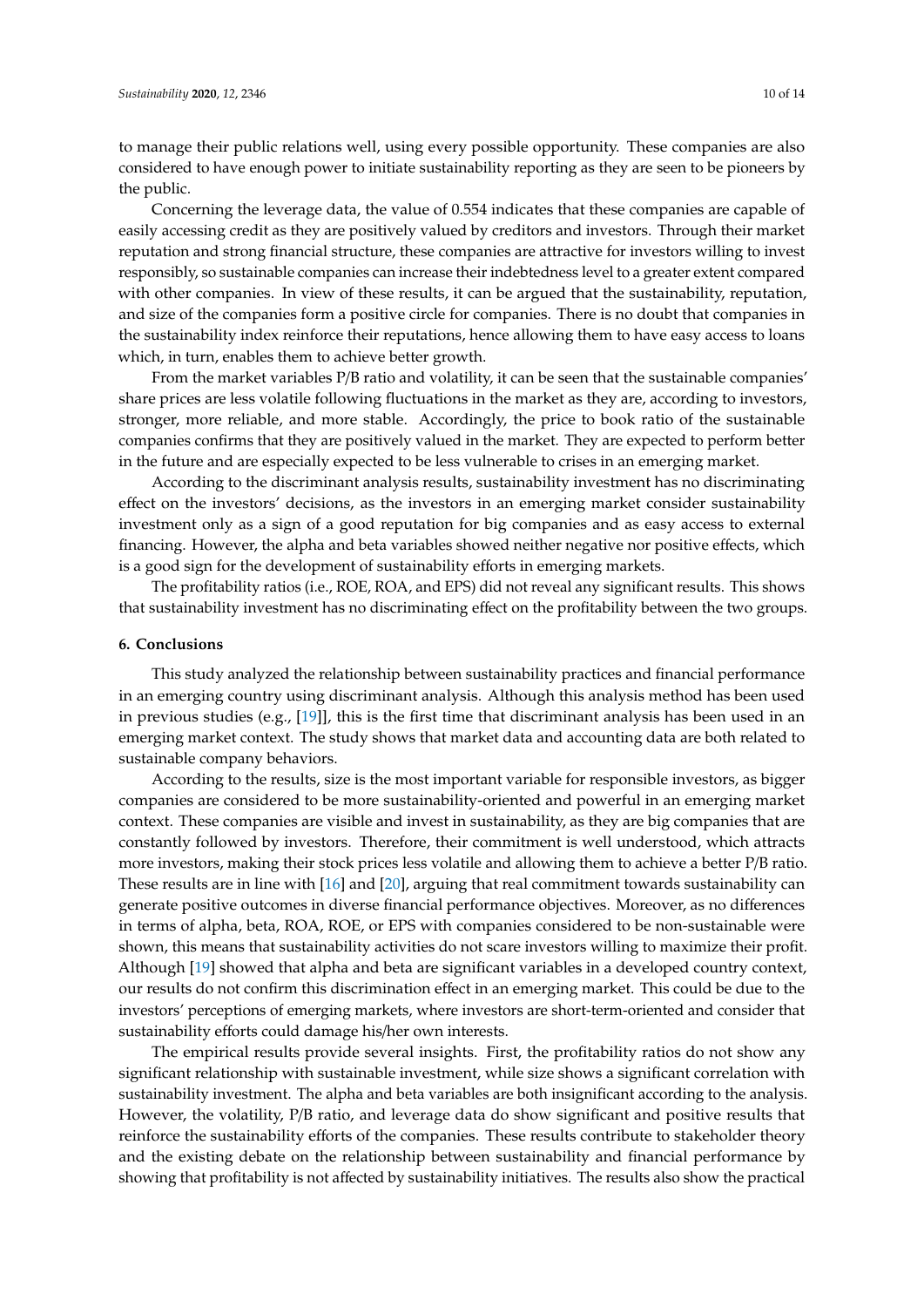implications to design-market-oriented sustainability campaigns that will add to the reputation and visibility [\[83\]](#page-13-18) of the companies and demonstrate the commitment towards sustainable development, since they are at the core of the growth of the companies.

In this way, this study suggests that future research could investigate possible differences in terms of sustainability, according to markets and the development level of countries. Industry differences are also important for sustainability and could be further analyzed in the future. It should also be pointed out that our research is limited to the BIST 100 and BIST Sustainability Indices with a total of 165 observations, so future studies with larger databases could address this limitation.

**Author Contributions:** All authors equally contributed to the preparation of paper. Conceptualization, A.˙I.K., B.D. and C.D.; Formal analysis, A.İ.K., B.D. and C.D.; Investigation, A.İ.K., B.D. and C.D.; Methodology, A.İ.K., B.D. and C.D.; Writing—original draft, A.İ.K., B.D. and C.D.; Writing—review & editing, A.İ.K., B.D. and C.D. All authors have read and agreed to the published version of the manuscript.

**Funding:** This research received no external funding.

**Conflicts of Interest:** The authors declare no conflict of interest.

## **References**

- <span id="page-10-0"></span>1. Hahn, T.; Figge, F. Beyond the Bounded Instrumentality in Current Corporate Sustainability Research: Toward an Inclusive Notion of Profitability. *J. Bus. Ethics* **2011**, *104*, 325–345. [\[CrossRef\]](http://dx.doi.org/10.1007/s10551-011-0911-0)
- <span id="page-10-1"></span>2. López, M.; Garcia, A.; Rodriguez, L. Sustainable development and corporate performance: A study based on the Dow Jones sustainability index. *J. Bus. Ethics* **2007**, *75*, 285–300. [\[CrossRef\]](http://dx.doi.org/10.1007/s10551-006-9253-8)
- 3. Chan, R.Y.K. Corporate environmentalism pursuit by foreign firms competing in China. *J. World Bus.* **2010**, *45*, 80–92. [\[CrossRef\]](http://dx.doi.org/10.1016/j.jwb.2009.04.010)
- <span id="page-10-13"></span>4. Barnett, M.L.; Salomon, R.M. Does it pay to be really good? Addressing the shape of the relationship between social and financial performance. *Str. Man. J.* **2012**, *33*, 1304–1320. [\[CrossRef\]](http://dx.doi.org/10.1002/smj.1980)
- 5. Jayachandran, S.; Kalaignanam, K.; Eilert, M. Product and environmental social performance: Varying effect on firm performance. *Str. Man. J.* **2013**, *34*, 1255–1264. [\[CrossRef\]](http://dx.doi.org/10.1002/smj.2054)
- <span id="page-10-2"></span>6. Song, H.; Zhao, C.; Zeng, J. Can environmental management improve financial performance: An empirical study of A-shares listed companies in China. *J. Clean. Prod.* **2017**, *141*, 1051–1056. [\[CrossRef\]](http://dx.doi.org/10.1016/j.jclepro.2016.09.105)
- <span id="page-10-3"></span>7. Grewatsch, S.; Kleindienst, I. When Does It Pay to be Good? Moderators and Mediators in the Corporate Sustainability—Corporate Financial Performance Relationship: A Critical Review. *J. Bus. Ethics* **2017**, *145*, 383–416. [\[CrossRef\]](http://dx.doi.org/10.1007/s10551-015-2852-5)
- <span id="page-10-4"></span>8. Lu, W.; Chau, K.W.; Wang, H.; Pan, W. A decade's debate on the nexus between corporate social and corporate financial performance: A critical review of empirical studies 2002–2011. *J. Clean. Prod.* **2014**, *79*, 195–206. [\[CrossRef\]](http://dx.doi.org/10.1016/j.jclepro.2014.04.072)
- 9. Endrikat, J.; Guenther, E.; Hoppe, H. Making sense of conflicting empirical findings: A meta-analytic review of the relationship between corporate environmental and financial performance. *Eur. Man. J.* **2014**, *32*, 735–751. [\[CrossRef\]](http://dx.doi.org/10.1016/j.emj.2013.12.004)
- <span id="page-10-5"></span>10. Trumpp, C.; Endrikat, J.; Zopf, C.; Guenther, E. Definition, conceptualization, and measurement of corporate environmental performance: A critical examination of a multidimensional construct. *J. Bus. Ethics* **2015**, *126*, 185–204. [\[CrossRef\]](http://dx.doi.org/10.1007/s10551-013-1931-8)
- <span id="page-10-6"></span>11. Horváthová, E. Does environmental performance affect financial performance? A meta-analysis. *Ecol. Econ.* **2010**, *70*, 52–59. [\[CrossRef\]](http://dx.doi.org/10.1016/j.ecolecon.2010.04.004)
- <span id="page-10-7"></span>12. Friedman, M. *Capitalism and Freedom*, 3rd ed.; University of Chicago Press: Chicago, IL, USA, 1962; pp. 77–79.
- <span id="page-10-8"></span>13. Bower, J.L.; Paine, L.S. The error at the heart of corporate leadership. *Har. Bus. Rev.* **2017**, *95*, 50–60.
- <span id="page-10-9"></span>14. Shane, P.B.; Spicer, B.H. Market response to environmental information produced outside the firm. *Account. Rev.* **1983**, *58*, 521–538.
- <span id="page-10-10"></span>15. Cordeiro, J.J.; Sarkis, J. Environmental proactivism and firm performance: Evidence from security analyst earnings forecasts. *Bus. Strategy Environ.* **1997**, *6*, 104–114. [\[CrossRef\]](http://dx.doi.org/10.1002/(SICI)1099-0836(199705)6:2<104::AID-BSE102>3.0.CO;2-T)
- <span id="page-10-11"></span>16. Porter, M.E. America's green strategy. *Sci. Am.* **1991**, *264*, 168. [\[CrossRef\]](http://dx.doi.org/10.1038/scientificamerican0491-168)
- <span id="page-10-12"></span>17. Yu, M.; Zhao, R. Sustainability and firm valuation: An international investigation. *Int. J. Account. Inform. Manag.* **2015**, *23*, 289–307. [\[CrossRef\]](http://dx.doi.org/10.1108/IJAIM-07-2014-0050)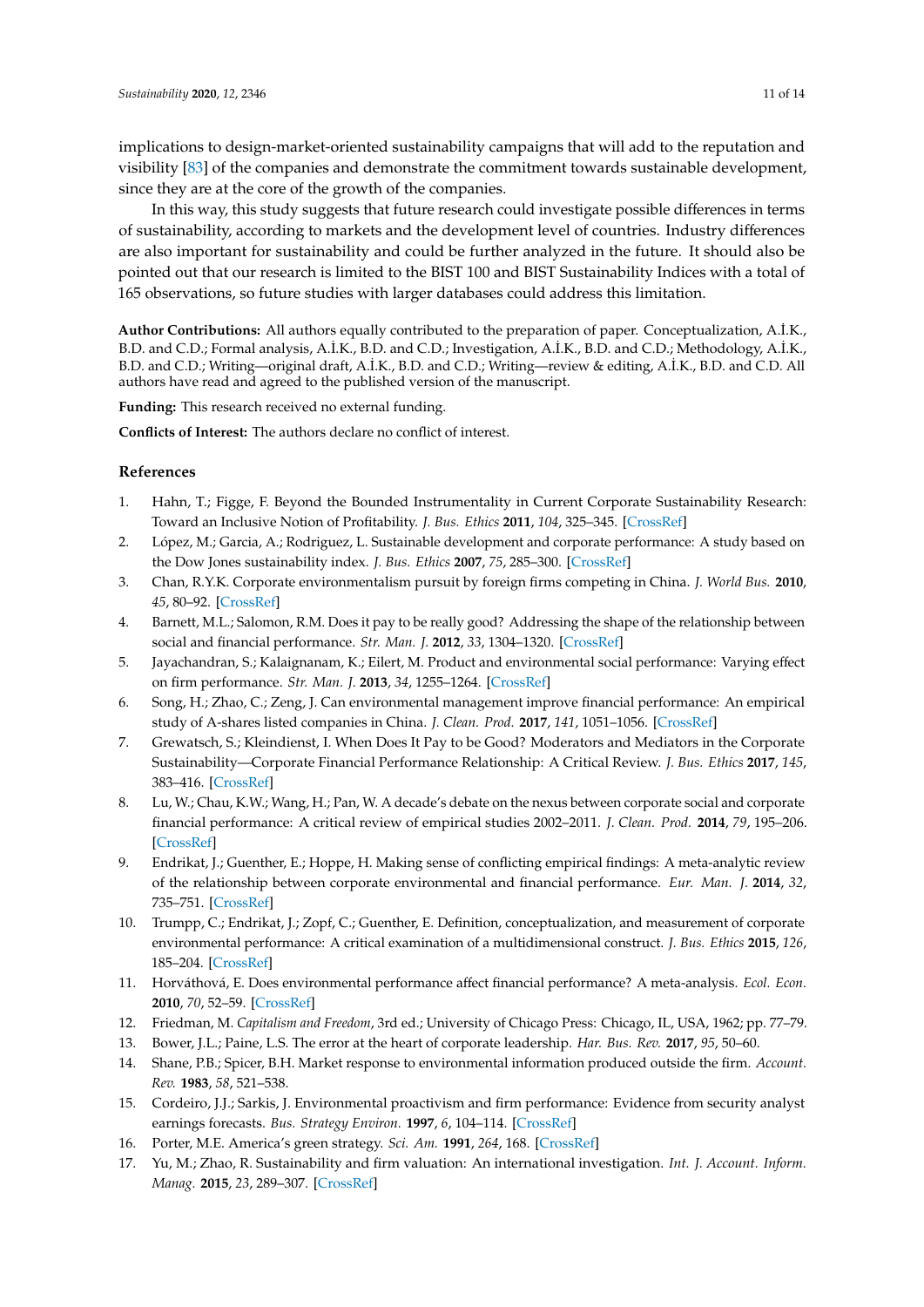- <span id="page-11-0"></span>18. Wang, L.; Tuttle, B. Using corporate social responsibility performance to evaluate financial disclosure credibility. *Account. Bus. Res.* **2014**, *44*, 523–544. [\[CrossRef\]](http://dx.doi.org/10.1080/00014788.2014.922408)
- <span id="page-11-1"></span>19. Charlo, M.J.; Moya, I.; Muñoz, A.M. Sustainable development and corporate financial performance: A study based on the FTSE4Good IBEX Index. *Bus. Strategy Environ.* **2015**, *24*, 277–288. [\[CrossRef\]](http://dx.doi.org/10.1002/bse.1824)
- <span id="page-11-2"></span>20. Porter, M.E.; Van der Linde, C. Green and competitive: Ending the stalemate. In *The Earthscan Reader in Business and the Environment*; Welford, R., Starkey, R., Eds.; Earthscan: London, UK, 1995; p. 61.
- <span id="page-11-3"></span>21. Orens, R.; Aerts, W.; Cormier, D. Web based non-financial disclosure and cost of finance. *J. Bus. Financ. Account.* **2010**, *37*, 1057–1093. [\[CrossRef\]](http://dx.doi.org/10.1111/j.1468-5957.2010.02212.x)
- <span id="page-11-4"></span>22. Eccles, R.G.; Ioannou, I.; Serafeim, G. The impact of corporate sustainability on organizational processes and performance. *Manag. Sci.* **2014**, *60*, 2835–2857. [\[CrossRef\]](http://dx.doi.org/10.1287/mnsc.2014.1984)
- <span id="page-11-5"></span>23. Maignan, I. Consumers' perceptions of corporate social responsibilities: A cross-cultural comparison. *J. Bus. Ethics* **2001**, *30*, 57–72. [\[CrossRef\]](http://dx.doi.org/10.1023/A:1006433928640)
- <span id="page-11-6"></span>24. Moore, G. Corporate social and financial performance: An investigation in the U.K. supermarket industry. *J. Bus. Ethics* **2001**, *34*, 299–315. [\[CrossRef\]](http://dx.doi.org/10.1023/A:1012537016969)
- <span id="page-11-7"></span>25. Pava, M.L.; Krausz, J. The association between corporate social and financial performance: The paradox of social cost. *J. Bus. Ethics* **1996**, *15*, 321–357. [\[CrossRef\]](http://dx.doi.org/10.1007/BF00382958)
- <span id="page-11-8"></span>26. Wagner, M.; Van Phu, N.; Azomahou, T.; Wehrmeyer, W. The relationship between the environmental and economic performance of firms: An empirical analysis of the European paper industry. *Corp. Soc. Responsib. Environ. Manag.* **2002**, *9*, 133–146. [\[CrossRef\]](http://dx.doi.org/10.1002/csr.22)
- <span id="page-11-9"></span>27. Seifert, B.; Morris, S.A.; Bartkus, B.R. Comparing big givers and small givers: Financial correlates of corporate philanthropy. *J. Bus. Ethics* **2003**, *45*, 195–211. [\[CrossRef\]](http://dx.doi.org/10.1023/A:1024199411807)
- <span id="page-11-10"></span>28. Seifert, B.; Morris, S.A.; Bartkus, B.R. Having, giving, and getting: Slack resources, corporate philanthropy, and firm financial performance. *Bus. Soc.* **2004**, *43*, 135–161. [\[CrossRef\]](http://dx.doi.org/10.1177/0007650304263919)
- <span id="page-11-11"></span>29. Goll, I.; Rasheed, A.A. The moderating effect of environmental munificence and dynamism on the relationship between discretionary social responsibility and firm performance. *J. Bus. Ethics* **2004**, *49*, 41–54. [\[CrossRef\]](http://dx.doi.org/10.1023/B:BUSI.0000013862.14941.4e)
- <span id="page-11-12"></span>30. Luo, X.; Bhattacharya, C.B. Corporate social responsibility, customer satisfaction, and market value. *J. Mark.* **2006**, *70*, 1–18. [\[CrossRef\]](http://dx.doi.org/10.1509/jmkg.70.4.001)
- <span id="page-11-13"></span>31. Brammer, S.; Brooks, C.; Pavelin, S. Corporate social performance and stock returns: UK evidence from disaggregate measures. *Financ. Manag.* **2006**, *35*, 97–116. [\[CrossRef\]](http://dx.doi.org/10.1111/j.1755-053X.2006.tb00149.x)
- <span id="page-11-14"></span>32. Barnett, M.L.; Salomon, R.M. Beyond Dichotomy: The Curvilinear Relationship between Social Responsibility and Financial Performance. *Strateg. Manag. J.* **2006**, *27*, 1101–1122. [\[CrossRef\]](http://dx.doi.org/10.1002/smj.557)
- <span id="page-11-15"></span>33. Scholtens, B. A note on the interaction between corporate social responsibility and financial performance. *Ecol. Econ.* **2008**, *68*, 46–55. [\[CrossRef\]](http://dx.doi.org/10.1016/j.ecolecon.2008.01.024)
- <span id="page-11-16"></span>34. Surroca, J.; Tribó, J.A. Managerial entrenchment and corporate social performance. *J. Bus. Financ. Account.* **2008**, *35*, 748–789. [\[CrossRef\]](http://dx.doi.org/10.1111/j.1468-5957.2008.02090.x)
- <span id="page-11-17"></span>35. Prado-Lorenzo, J.M.; Gallego-Álvarez, I.; García-Sánchez, I.M.; Rodríguez-Domínguez, L. Social responsibility in Spain: Practices and motivations in firms. *Manag. Decis.* **2008**, *46*, 1247–1271. [\[CrossRef\]](http://dx.doi.org/10.1108/00251740810901417)
- <span id="page-11-18"></span>36. Mahoney, L.; LaGore, W.; Scazzero, J.A. Corporate social performance, financial performance for firms that restate earnings. *Issues Soc. Environ. Account.* **2008**, *2*, 104–130. [\[CrossRef\]](http://dx.doi.org/10.22164/isea.v2i1.27)
- <span id="page-11-19"></span>37. Makni, R.; Francoeur, C.; Bellavance, F. Causality between corporate social performance and financial performance: Evidence from Canadian firms. *J. Bus. Ethics* **2009**, *89*, 409–422. [\[CrossRef\]](http://dx.doi.org/10.1007/s10551-008-0007-7)
- <span id="page-11-20"></span>38. Siregar, S.V.; Bachtiar, Y. Corporate social reporting: Empirical evidence from Indonesia Stock Exchange. *Int. J. Islamic Middle East. Financ. Manag.* **2010**, *3*, 241–252. [\[CrossRef\]](http://dx.doi.org/10.1108/17538391011072435)
- <span id="page-11-21"></span>39. Mishra, S.; Suar, D. Does corporate social responsibility influence firm performance of Indian companies? *J. Bus. Ethics* **2010**, *95*, 571–601. [\[CrossRef\]](http://dx.doi.org/10.1007/s10551-010-0441-1)
- <span id="page-11-22"></span>40. Keele, D.M.; DeHart, S. Partners of USEPA climate leaders: An event study on stock performance. *Bus. Strategy Environ.* **2011**, *20*, 485–497. [\[CrossRef\]](http://dx.doi.org/10.1002/bse.704)
- <span id="page-11-23"></span>41. Ameer, R.; Othman, R. Sustainability Practices and Corporate Financial Performance: A Study Based on the Top Global Corporations. *J. Bus. Ethics* **2012**, *108*, 61–79. [\[CrossRef\]](http://dx.doi.org/10.1007/s10551-011-1063-y)
- <span id="page-11-24"></span>42. Al-Najjar, B.; Anfimiadou, A. Environmental Policies and Firm Value. *Bus. Strategy Environ.* **2012**, *21*, 49–59. [\[CrossRef\]](http://dx.doi.org/10.1002/bse.713)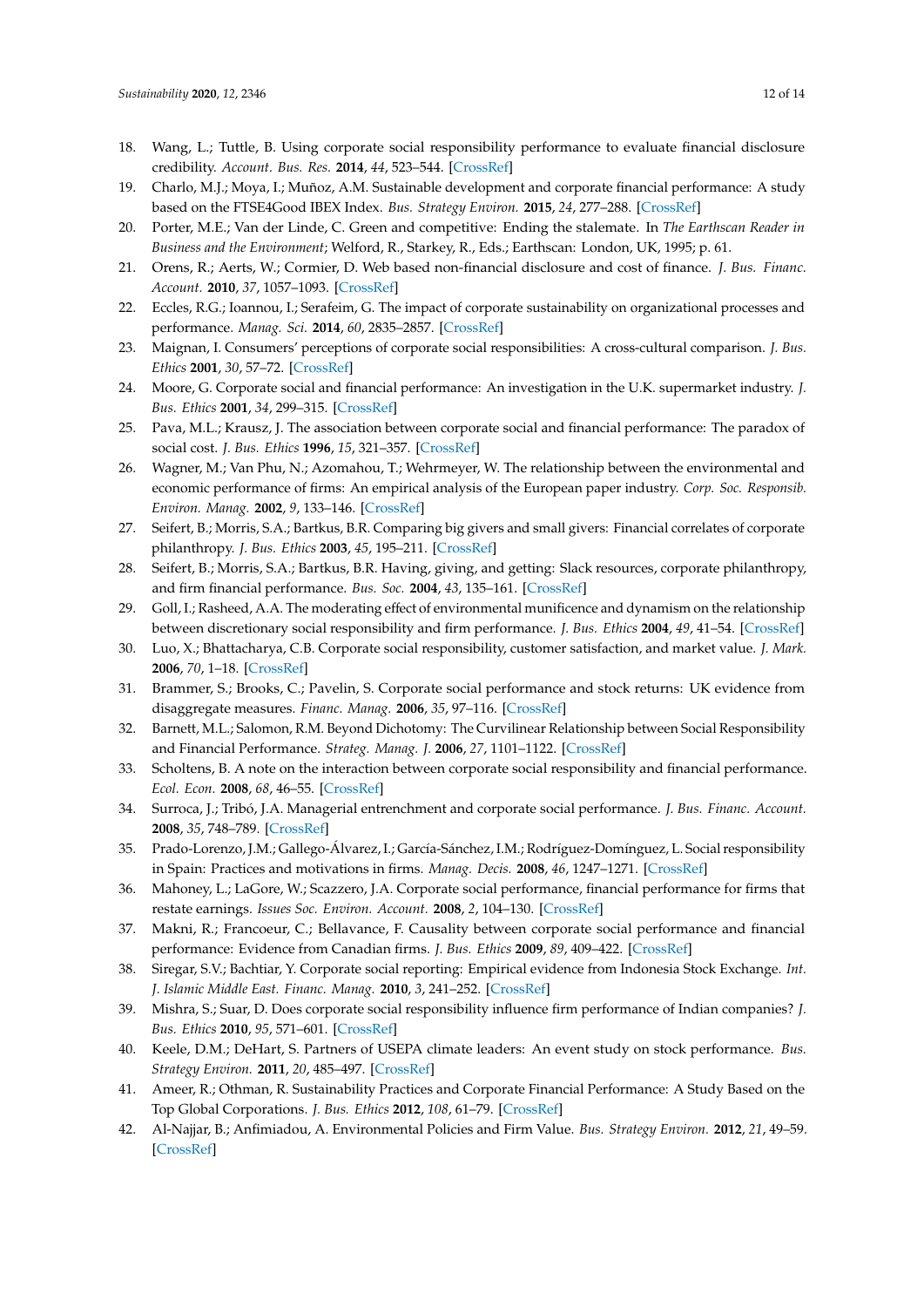- <span id="page-12-0"></span>43. Fujii, H.; Iwata, K.; Kaneko, S.; Managi, S. Corporate environmental and economic performance of Japanese manufacturing firms: Empirical study for sustainable development. *Bus. Strategy Environ.* **2013**, *22*, 187–201. [\[CrossRef\]](http://dx.doi.org/10.1002/bse.1747)
- <span id="page-12-1"></span>44. Wang, L.; Li, S.; Gao, S. Do greenhouse gas emissions affect financial performance?—An empirical examination of Australian public firms. *Bus. Strategy Environ.* **2014**, *23*, 505–519. [\[CrossRef\]](http://dx.doi.org/10.1002/bse.1790)
- <span id="page-12-2"></span>45. Gallego-Álvarez, I.; García-Sánchez, I.M.; Silva Vieira, C. Climate change and financial performance in times of crisis. *Bus. Strategy Environ.* **2014**, *23*, 361–374. [\[CrossRef\]](http://dx.doi.org/10.1002/bse.1786)
- <span id="page-12-3"></span>46. Trumpp, C.; Guenther, T. Too little or too much? Exploring Ushaped relationships between corporate environmental performance and corporate financial performance. *Bus. Strategy Environ.* **2015**, *26*, 49–68. [\[CrossRef\]](http://dx.doi.org/10.1002/bse.1900)
- <span id="page-12-4"></span>47. Dangelico, R.M.; Pontrandolfo, P. Being 'green and competitive': The impact of environmental actions and collaborations on firm performance. *Bus. Strategy Environ.* **2015**, *24*, 413–430. [\[CrossRef\]](http://dx.doi.org/10.1002/bse.1828)
- <span id="page-12-5"></span>48. Yadav, P.L.; Han, S.H.; Rho, J.J. Impact of environmental performance on firm value for sustainable investment: Evidence from large US firms. *Bus. Strategy Environ.* **2015**, *25*, 402–420. [\[CrossRef\]](http://dx.doi.org/10.1002/bse.1883)
- <span id="page-12-6"></span>49. Hoepner, A.; Oikonomou, I.; Scholtens, B.; Schröder, M. The effects of corporate and country sustainability characteristics on the cost of debt: An international investigation. *J. Bus. Financ. Account.* **2016**, *43*, 158–190. [\[CrossRef\]](http://dx.doi.org/10.1111/jbfa.12183)
- <span id="page-12-7"></span>50. Gregory, A.; Whittaker, J.; Yan, X. Corporate social performance, competitive advantage, earnings persistence and firm value. *J. Bus. Financ. Account.* **2016**, *43*, 3–30. [\[CrossRef\]](http://dx.doi.org/10.1111/jbfa.12182)
- <span id="page-12-8"></span>51. Wiengarten, F.; Chris, K.; Lo, Y.; Jessie, Y.; Lam, K. How does Sustainability Leadership Affect Firm Performance? The Choices Associated with Appointing a Chief Officer of Corporate Social Responsibility. *J. Bus. Ethics* **2017**, *140*, 477–493. [\[CrossRef\]](http://dx.doi.org/10.1007/s10551-015-2666-5)
- <span id="page-12-9"></span>52. Wu, J.; Lodorfos, G.; Dean, A.; Gioulmpaxiotis, G. The Market Performance of Socially Responsible Investment during Periods of the Economic Cycle—Illustrated Using the Case of FTSE. *Manag. Decis. Econ.* **2017**, *38*, 238–251. [\[CrossRef\]](http://dx.doi.org/10.1002/mde.2772)
- <span id="page-12-10"></span>53. Panwar, R.; Nybakk, E.; Hansen, E.; Pinkse, J. Does the Business Case Matter? The Effect of a Perceived Business Case on Small Firms' Social Engagement. *J. Bus. Ethics* **2017**, *144*, 597–608. [\[CrossRef\]](http://dx.doi.org/10.1007/s10551-015-2835-6)
- <span id="page-12-11"></span>54. Wang, D.; Feng, T.; Lawton, A. Linking Ethical Leadership with Firm Performance: A Multidimensional Perspective. *J. Bus. Ethics* **2017**, *145*, 95–109. [\[CrossRef\]](http://dx.doi.org/10.1007/s10551-015-2905-9)
- <span id="page-12-12"></span>55. Oh, H.; Bae, J.; Kim, S. Can Sinful Firms Benefit from Advertising Their CSR Efforts? Adverse Effect of Advertising Sinful Firms' CSR Engagements on Firm Performance. *J. Bus. Ethics* **2017**, *143*, 643–663. [\[CrossRef\]](http://dx.doi.org/10.1007/s10551-016-3072-3)
- <span id="page-12-13"></span>56. Goel, P.; Misra, R. Sustainability Reporting in India: Exploring Sectoral Differences and Linkages with Financial Performance. *Vision* **2017**, *21*, 214–224. [\[CrossRef\]](http://dx.doi.org/10.1177/0972262917700996)
- <span id="page-12-14"></span>57. Lassala-Navarré, C.; Apetrei, A.; Sapena, B.J. Sustainability Matter and Financial Performance of Companies. *Sustainability* **2017**, *9*, 1498. [\[CrossRef\]](http://dx.doi.org/10.3390/su9091498)
- <span id="page-12-15"></span>58. Wei, F.; Lu, J.; Kong, Y. Research on Sustainability Financial Performance of Chinese Listed Companies. *Sustainability* **2017**, *9*, 723. [\[CrossRef\]](http://dx.doi.org/10.3390/su9050723)
- <span id="page-12-16"></span>59. Paun, D. Sustainability and Financial Performance of Companies in the Energy Sector in Romania. *Sustainability* **2017**, *9*, 1722. [\[CrossRef\]](http://dx.doi.org/10.3390/su9101722)
- <span id="page-12-17"></span>60. Nuber, C.; Velte, P.; Hörisch, J. The curvilinear and time-lagging impact of sustainability performance on financial performance: Evidence from Germany. *Corp. Soc. Responsib. Environ. Manag.* **2020**, *27*, 232–243. [\[CrossRef\]](http://dx.doi.org/10.1002/csr.1795)
- <span id="page-12-18"></span>61. Gatimbu, K.K.; Ogada, M.J.; Budambula, N.; Kariuki, S. Environmental sustainability and financial performance of the small-scale tea processors in Kenya. *Bus. Strategy Environ.* **2018**, *27*, 1765–1771. [\[CrossRef\]](http://dx.doi.org/10.1002/bse.2243)
- <span id="page-12-19"></span>62. Ray, K.K.; Mitra, S.K. Firm's Financial Performance and Sustainability Efforts: Application of Classifier Models. *Glob. Bus. Rev.* **2018**, *19*, 722–736. [\[CrossRef\]](http://dx.doi.org/10.1177/0972150917713859)
- <span id="page-12-20"></span>63. Cantele, S.; Zardini, A. Is sustainability a competitive advantage for small businesses? An empirical analysis of possible mediators in the sustainability–financial performance relationship. *J. Clean. Prod.* **2018**, *182*, 166–176. [\[CrossRef\]](http://dx.doi.org/10.1016/j.jclepro.2018.02.016)
- <span id="page-12-21"></span>64. Tamayo-Torres, I.; Gutierrez-Gutierrez, L.; Ruiz-Moreno, A. Boosting sustainability and financial performance: The role of supply chain controversies. *Int. J. Prod. Res.* **2019**, *57*, 3719–3734. [\[CrossRef\]](http://dx.doi.org/10.1080/00207543.2018.1562248)